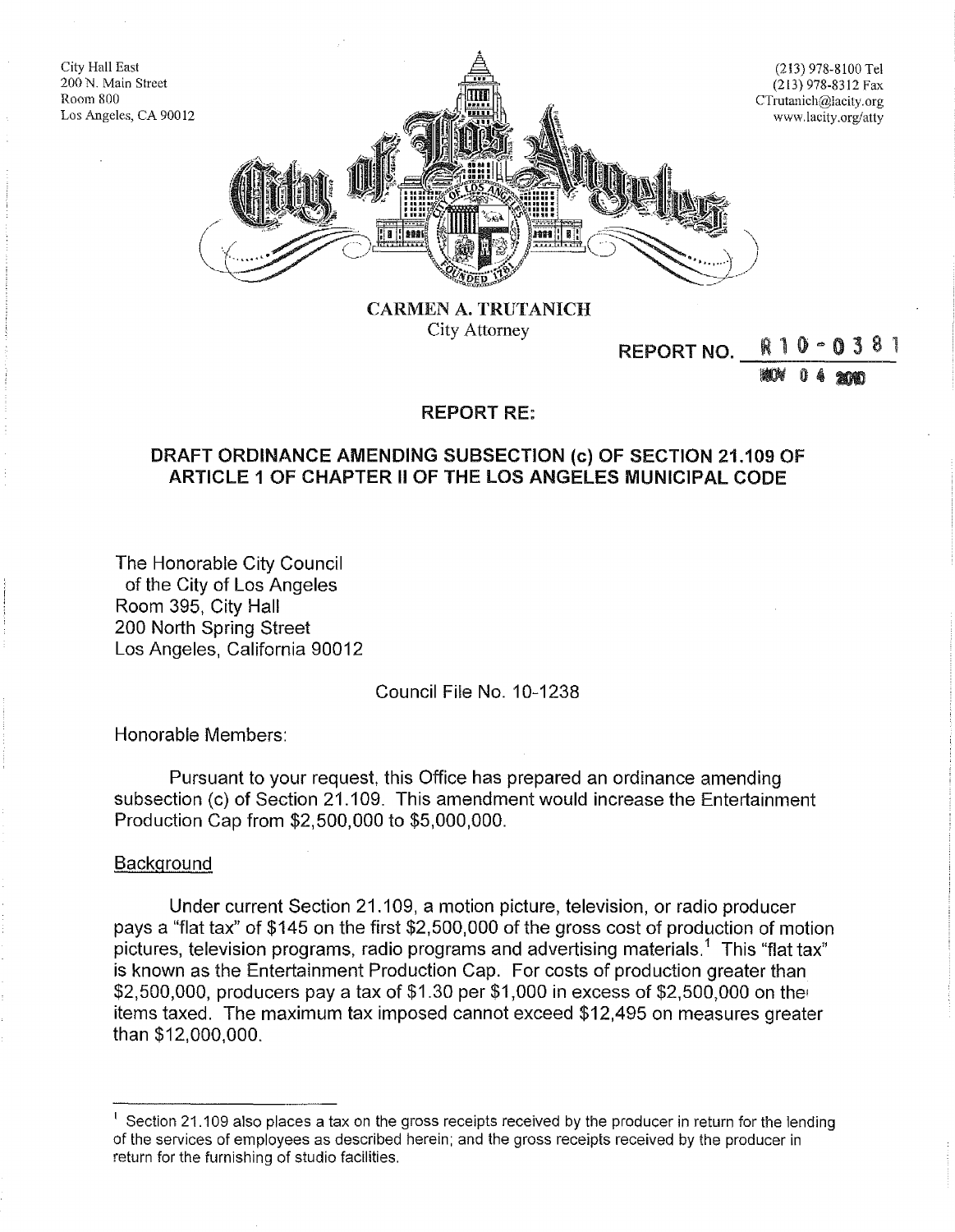The Honorable City Council<sup>1</sup> of the City of Los Angeles Page 2

### Effect of Amendment

As amended, the Entertainment Production Cap would be increased to \$5,000,000. Consequently, businesses that qualify for this tax treatment would pay a business tax of \$145 on the first \$5,000,000 of the gross cost of production.

#### Council Rule 38

We have provided a copy of this draft ordinance to the Office of Finance and requested that they provide any comments they have directly to your Honorable Body or your committees when this matter is considered.

If you have any questions regarding this matter, please contact Deputy City Attorney Daniel M. Whitley, at (213) 978-7786. He or another member of this Office will be present when you consider this matter to answer any questions you may have.

Very truly yours,

CARMEN A TRUTANICH, City Attorney

Calen B. Thomas P By

PEDRO B. ECHEVERRIA Chief Assistant City Attorney

PBE:DMW:cm **Transmittal** 

M:\Econ Dev\_Pub Finance\Public Finance\Dan Whitley\Reports\Rpt re Amendment to 21. 109(c).doc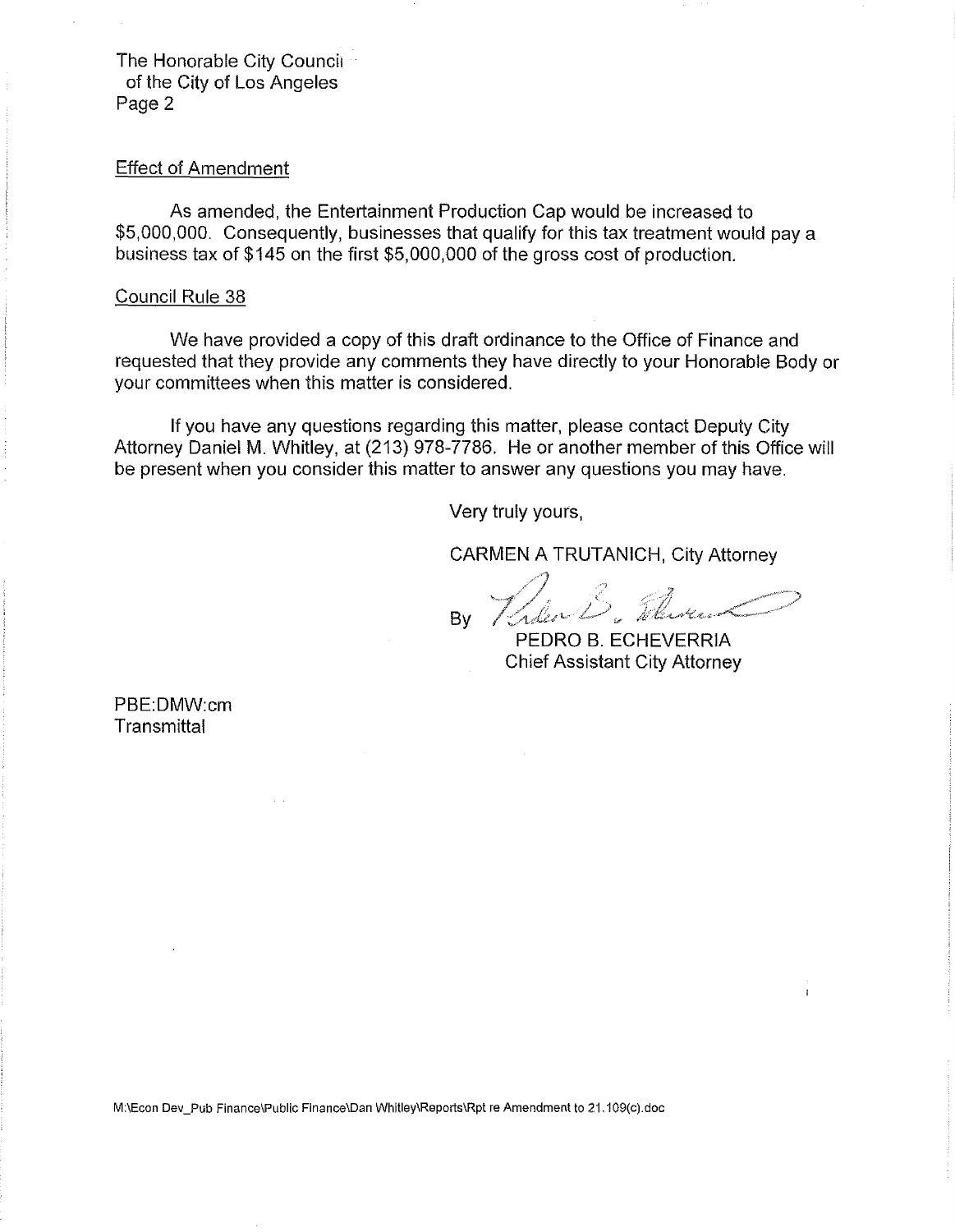### ORDINANCE NO. \_\_\_\_\_\_\_\_\_\_\_

An ordinance amending Subsection (c) of Section 21.109 to increase the Entertainment Production Cap to \$5,000,000.

## THE PEOPLE OF THE CITY OF LOS ANGELES DO ORDAIN AS FOLLOWS:

Section 1. Subsection (c) of Section 21.109 of the Los Angeles Municipal Code is amended to read:

(c) The taxes imposed for the privilege of engaging in the businesses described in this section shall be \$145.00 per year or fractional part thereof for the first \$5,000,000.00 of the measure of tax, plus \$1.30 per year for each additional \$1,000.00 of the measure of tax or fractional part thereof in excess of \$5,000,000.00, provided that the maximum tax shall be \$9,245.00 for all measures of tax greater than \$12,000,000.00.